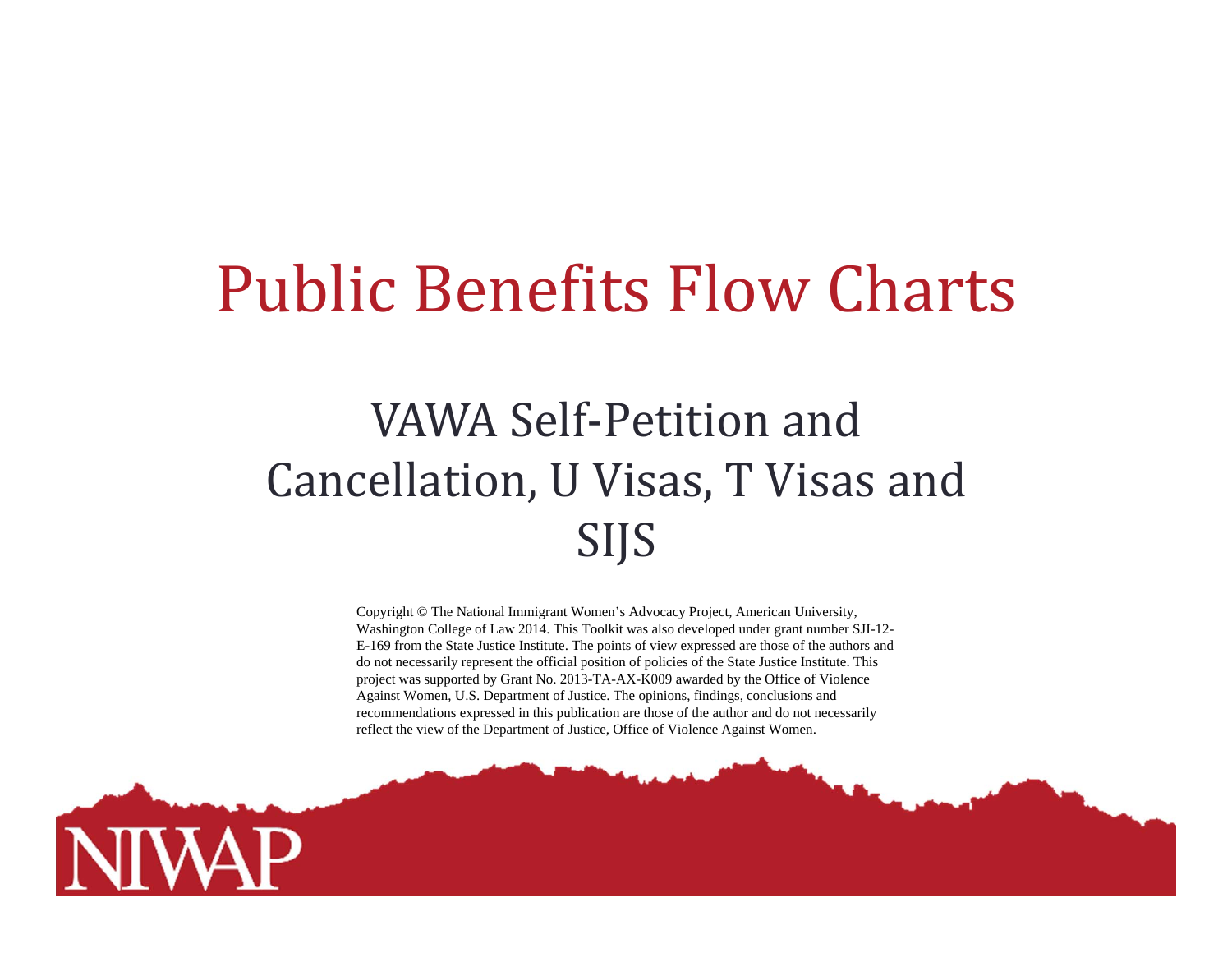## Access to Federal and State Public Benefits for Battered Immigrant Spouses and Children of U.S. Citizens or Lawful Permanent Residents

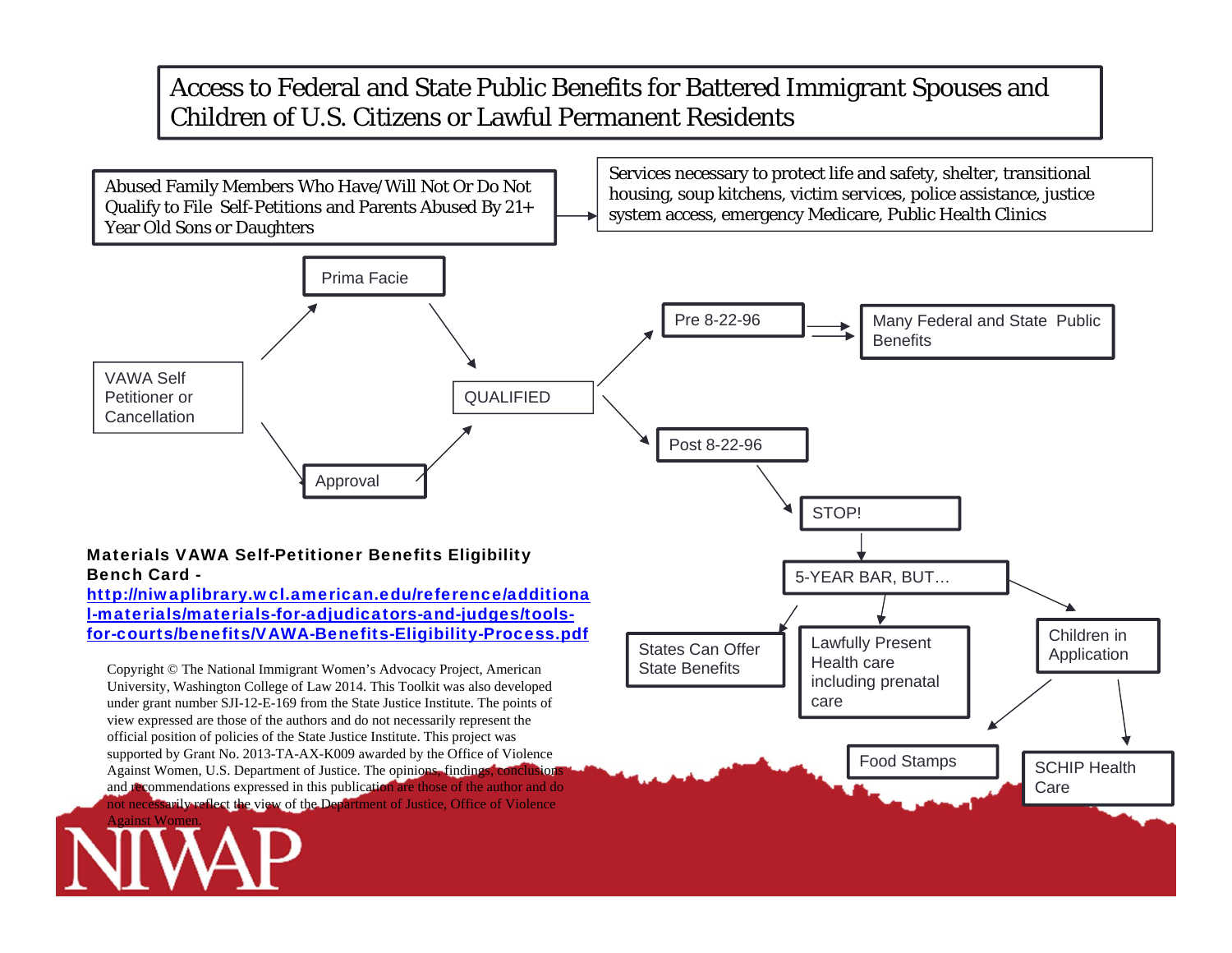

## Card -

http://niwaplibrary.wcl.american.edu/publicbenefits/memos-and-tools-for-advocates/U-Visa-Victim-Benefits-Elictbilit

Copyright © The National Immigrant Women's Advocacy Project, American University, Washington College of Law 2014. This Toolkit was also developed under grant number SJI-12-E-169 from the State Justice Institute. The points of view expressed are those of the authors and do not necessarily represent the official position of policies of the State Justice Institute. This project was supported by Grant No. 2013-TA-AX-K009 awarded by the Office of Violence Against Women, U.S. Department of Justice. The opinions, findings, conclusions and recommendations expressed in this publication are those of the author and do not necessarily reflect the view of the Department of Justice, Office of Violence Against Women.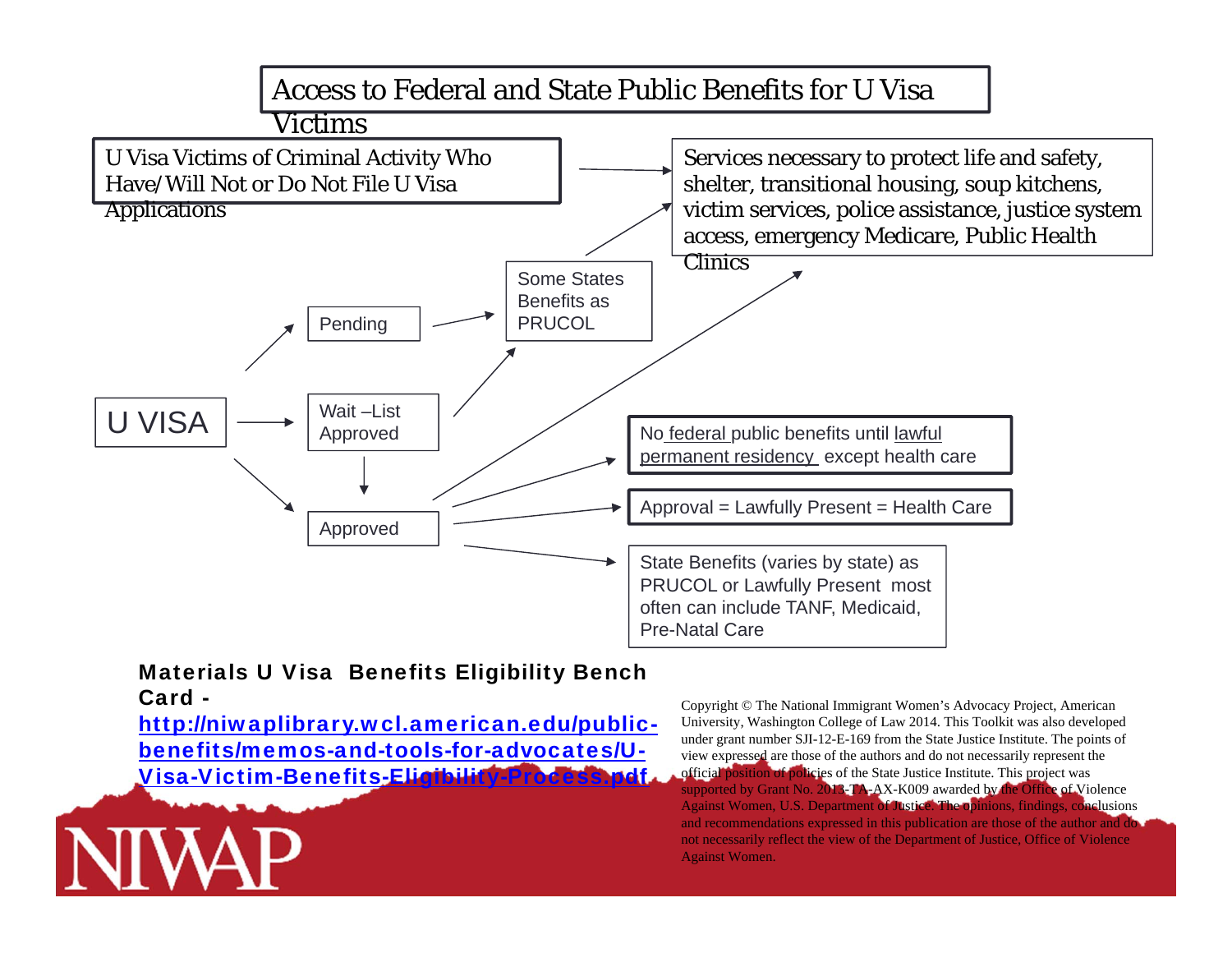